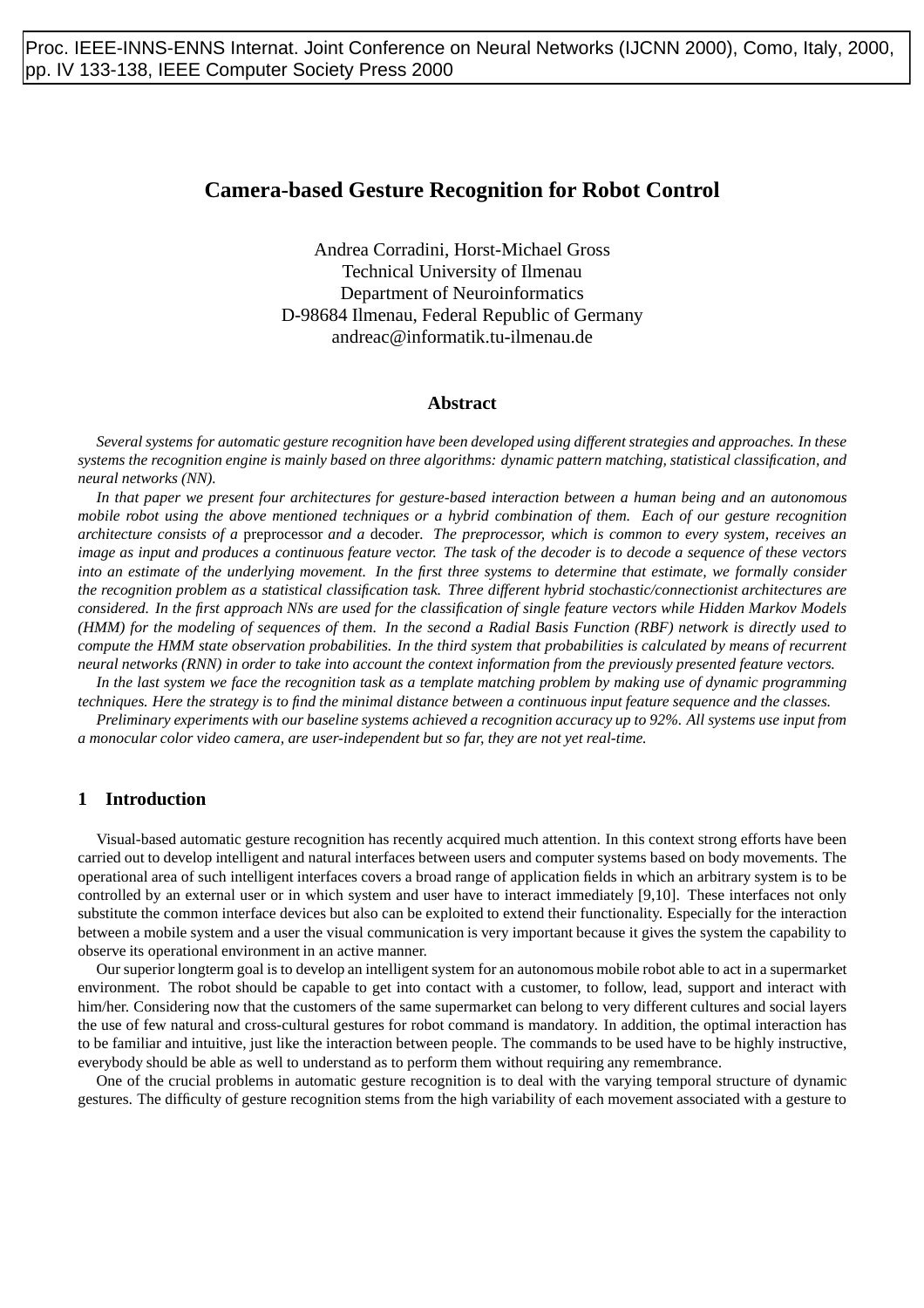

**Figure 1.** Gesture as hand and head trajectories within the feature space extended along the time.

be detect. Gesture's segments may overlap, have varying lengths, and vary across speakers. Even the same user is not ever able to produce exactly the same movement for the same gesture. Moreover the complexity of the automatic recognition task is related to robustness to environmental conditions, vocabulary size, number and movement characteristics of users in user independent recognizers, real-time operational capability and so on.

This paper is structured as follows. Starting from our saliency system for person localization [4], in Sec. 2 we provide an overview of the process which is to be carried out to describe the user's postures. Sec. 3 presents the recognition engines employed. Finally, the last Section reports the preliminary results achieved with the systems, and contains as well conclusions as suggestions for future work.

Throughout this paper the following definitions are considered.

**Definition 1 (Posture/Pose)** *A posture or pose is a couple determined by the only static hand locations with respect to the head position. The spatial relation of face and hands determines the behavioral meaning of each posture.*

**Definition 2 (Gesture)** *A gesture is a series of postures over a time span connected by motions.*

# **2 Feature Extraction**

We think that a good person localization task is essential for any further gesture recognition process. In an our previous work [4] we proposed a multi-cue approach consisting of three feature modules sensitive to *skin color*, *facial structure* and *structure of the head-shoulder-contour*, respectively. Due to its reliability and robustness against varying environmental circumstances, that system represents our starting point for any further precessing step. After detecting the location of the head and considering a subregion around it, we characterize the distribution of the pixel values inside that window by a multidimensional normal distribution function representing a parametric model for the skin color. Using the Mahalanobis distance between that distribution and an image pixel, this latter is classified to be or not a member of the skin class.

From the resulting binary image we determine the centers of gravity (COG) of the hand and head regions (which we suppose to be the three greatest ones) and further we model each of these regions as a circle around their COGs (Fig. 1). From that binary image we compute a feature vector  $\vec{v}$  containing 14 translation and scale invariant elements characterizing the shape of the segmented scene. The goal of the posture analysis is the extraction of local features along the hand trajectory, yielding a sequence of time ordered multi-dimensional feature vectors. See [5] for more details on the pose segmentation and the feature extraction task.

After that we process the whole training set. Because the feature vector components have values which differ by several orders of magnitude we proceed with a rescaling of them. We perform the *whitening* linear rescaling [2] with respect to the test patterns. This procedure does not treat the input variables independently but allows for correlations amongst the variables. In the transformed coordinates the data set has zero mean and a unit covariance matrix.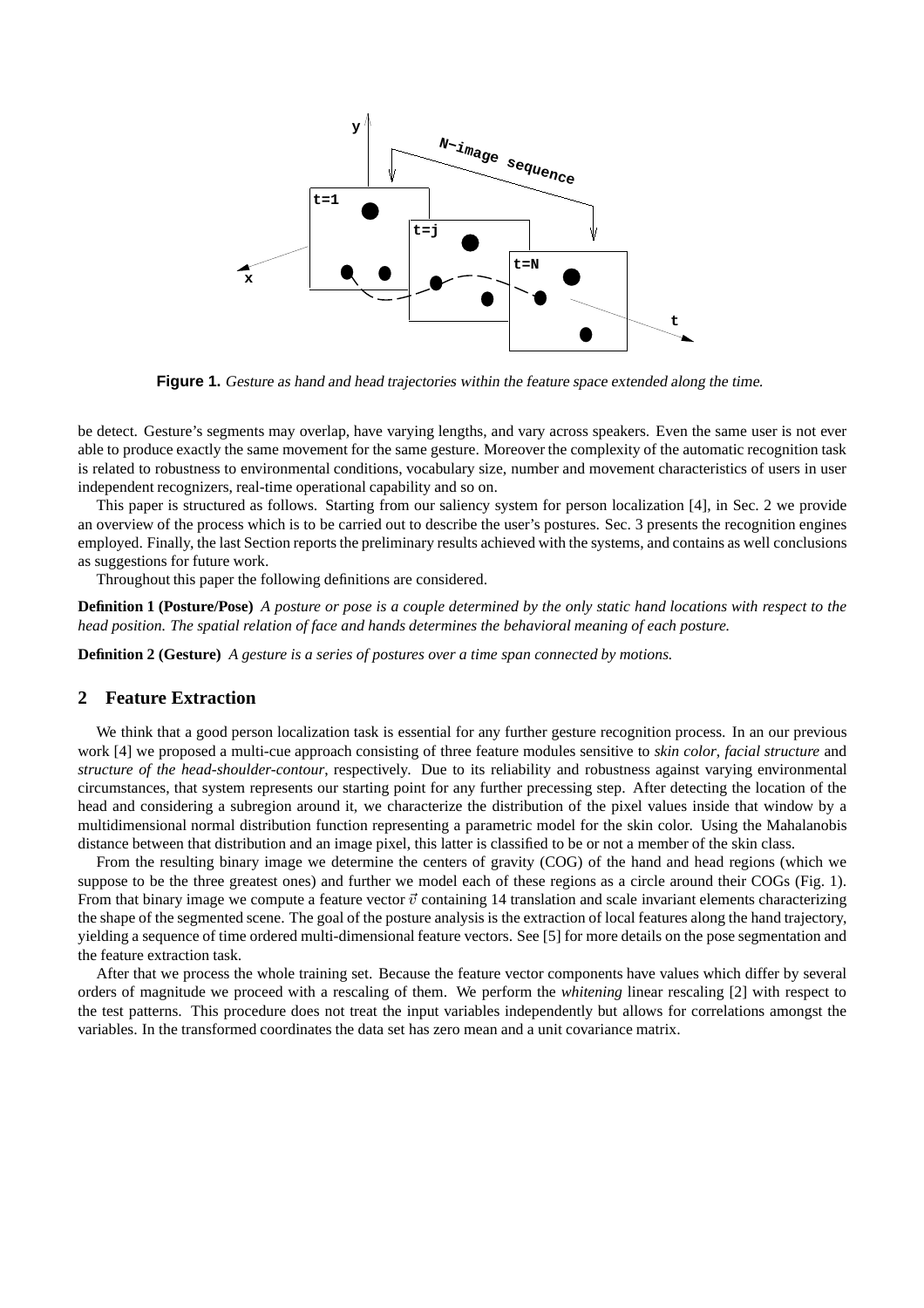

**Figure 2.** From left to right: the waving-right gesture is divided into 9 labeled subregions each covering about 20 grads of the two-dimensional image surface, and SOM/HMM system overview showing how each HMM state is responsible for one gesture's subregion.

#### **3 Gesture Recognition Systems**

### **3.1 Hybrid SOM/discrete HMM**

Given an input feature sequence the further step is concerned with the quantization of that feature vectors into a sequence of symbols.

To do that a self-organizing map (SOM) is used to preserve the topology of the high-dimensional feature space by mapping the feature vectors to a two-dimensional space. Due to the sequential nature underlying each gesture such a topologypreserving map can be exploited to constitute trajectories where the SOM best-matching neurons are recorded during the process. The SOM clusters the unlabeled training feature vectors which lie near one other in the feature space. As well the codebook vector most sensitive to the actual training vector as those in its time-variable neighborhood, are tuned maintaining a well-balanced set of weight values with respect to the input density function.

In the training phase the weight adjustment is carried out using the Euclidean distance between the actual 14-dimensional input vector and the connecting weight vectors, times a time-dependent learning rate. We start the learning process with a large radius covering all the units in order to prevent the formation of undesired outliers in the clustering due to the limited training data set. During the training we decrease the neighborhood radius up to 1 and the learning rate from 0.9 to 0 in  $(100 * xsize * ysize)$  iterations. Our SOM consists of 800 units organized into a  $(xsize = 40 \times ysize = 20)$  square array.

In order to utilize the SOM for classification we divide each gesture of our vocabulary in *subgestures* (see e.g. Fig. 2 for the waving-right movement). We divide the gesture of our vocabulary into altogether 32 subgestures/symbols (9 for each left-,right-waving; 5 for each go left/right; 4 for stop). For class discrimination purposes we label each SOM clusters. That labels were assigned to the units according to the subgesture subdivision (Fig. 2) by using hand-labeled training samples as input.

The need of a vector quantizer to map the continuous observation vectors into discrete codebook symbols arises from the use of HMMs [7] with discrete observation symbols as recognizer for symbol sequences deriving from time-sequential images. For each movement to be detected, we create one left-to-right discrete HMM with as many states as the subregions which this gesture is divided in (Fig. 2). In the learning phase the HMM parameters are optimized in order to model the training symbol sequences from the corresponding gesture. The recognition phase consists in comparing a given sequence of symbols with each HMM. The gesture associated with the model which best matches the observed symbol sequence is chosen as the recognized movement.

To estimate the parameters of the discrete HMMs we use the Baum-Welch reestimation method [1] which is based on the maximum likelihood criterion [2], aiming at maximizing the probability of the samples given the model at hand.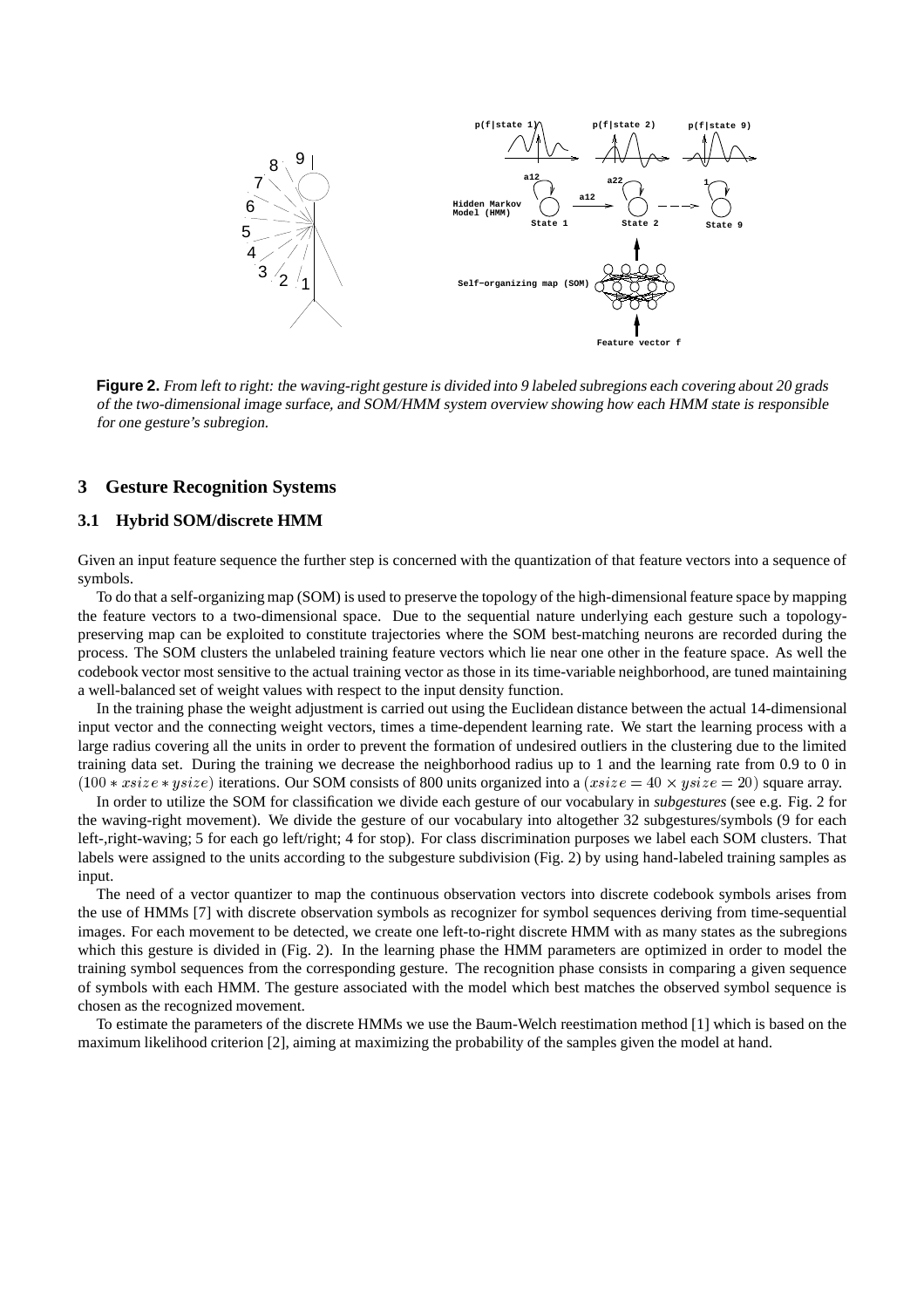

**Figure 3.** From left to right: HMM/Neural Networks hybrid architecture overview, and example of DTW time alignment and normalization of two pattern sequences of length  $L_1$  and  $L_2$ , respectively.

#### **3.2 Hybrid continuous HMM/RBF**

In the second approach we consider the use of RBF networks for HMM state probability estimation (Fig. 3). In our RBF network the number of output neurons  $N_O$  is determined by the number of subgestures and therefore is as equal as the HMM state's number. As basis functions we choose  $N_G = 5 \times #subgestures$  Gaussian probability distribution functions each with own mean vector and different covariance matrix.

Our data set consists of input vectors v, together with binary vector targets t whose j-th element alone is set to 1 according to the label of the corresponding subgesture (see Sec. 3.1). Absorbing as well the bias parameters as the normalizing factors of the Gaussian functions into the weights, and remembering the output has to represent a probability value, the output of the l-th node is given by

$$
y_l(\mathbf{x}) = \frac{\sum_{j=0}^{N_G} w_{jl} \exp\left\{t(\mathbf{x} - \mu_j)\sum_j^{-1}(\mathbf{x} - \mu_j)\right\}}{\sum_{u=1}^{N_G} \sum_{j=0}^{N_G} w_{ju} \exp\left\{t(\mathbf{x} - \mu_j)\sum_j^{-1}(\mathbf{x} - \mu_j)\right\}}
$$
(1)

A bias which extra basis function whose activation is set to 1, is included in the hidden layer. The determination of suitable parameters of the basis functions is accomplished by the iterative k-means clustering algorithm to more accurately reflect the training data distribution. Obviously the number of clusters corresponds to that of the basis functions.

After determining that parameters for each Gaussian, they are kept fixed while the weights of the second layer are found out by using a gradient descent technique. The RBF networks and the corresponding HMM are not trained jointly: we first train the RBF networks and then we apply the Baum-Welch reestimation algorithm [1] to determine the HMM parameters.

### **3.3 Hybrid continuous HMM/RNN**

In that approach we consider the use of a Jordan network with an additional time window in the input layer as in the Time Delay Neural Network (TDNN) [11] for HMM state probability estimation (Fig. 3). That neural network is structured as following. The input layer is divided into two parts: the context units and the actual and last  $N$  input vectors. The context units hold a copy of the activations of the output layer from the previous time step and also from themselves (Fig. 4). That recurrence permits the network to remember some aspects of the most recent past giving the network some memory. At a given time  $t$  the network state depends as well on the current input as on an aggregate of past values. Because the feed-back connections are fixed they do not perceptibly complicate the training which can be easily performed by the backpropagation algorithm.

Our network consists of as many output neurons as the subgestures and therefore is as equal as the HMM state's number. Each neuron calculate the output probability for the underlying HMM state. We choose a time window of length  $N = 5$ . Because the output values are to be interpreted as probabilities they must sum to unity and lie in the range  $(0, 1)$ . This can be easily achieved by using the softmax activation function [8]. The hidden neurons simply compute the sigmoid activation function.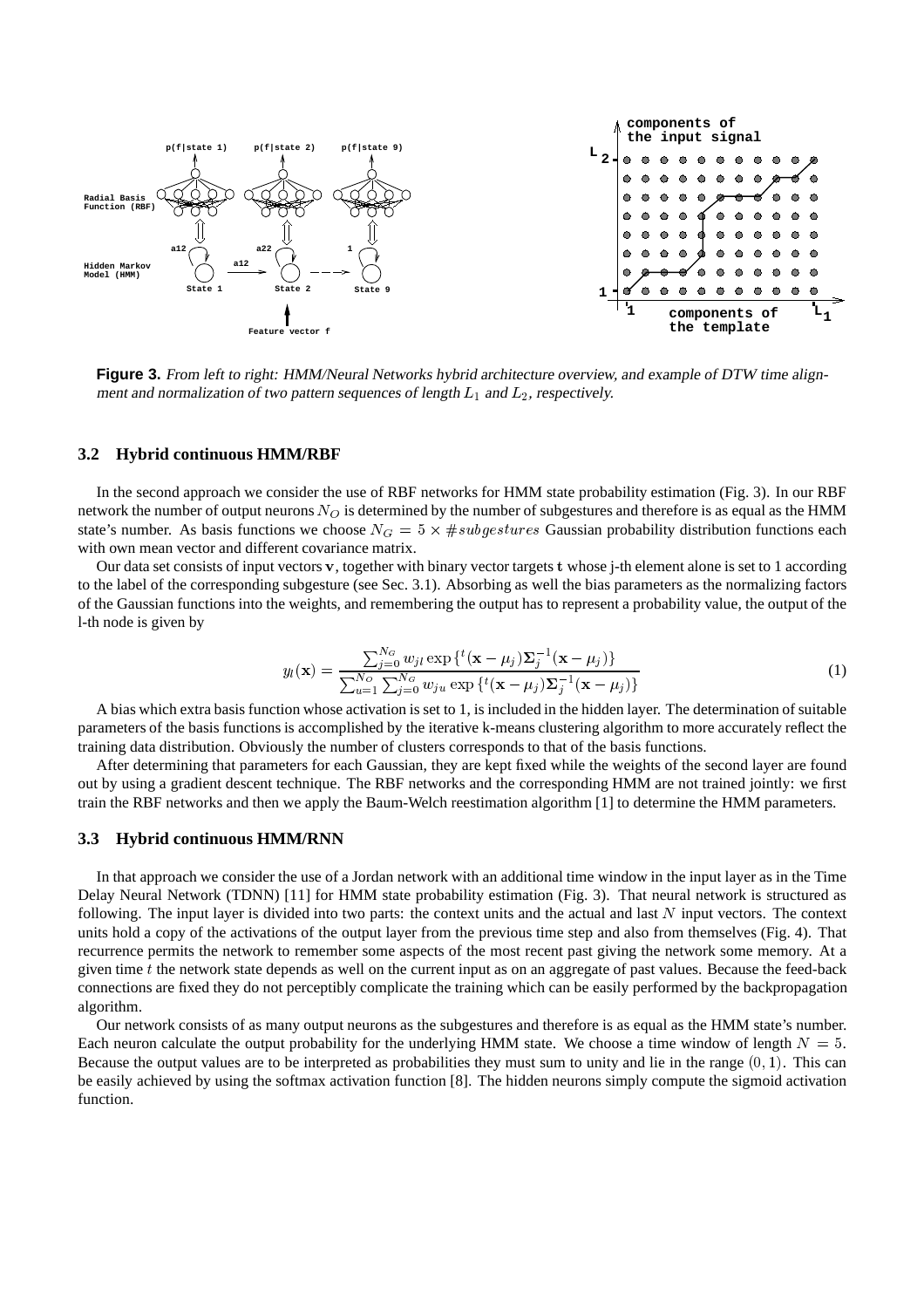

**Figure 4.** One state of the HMM/RNN hybrid architecture. The output layer consists of only one neuron with softmax activation function.

The RNN is trained in classification mode. Our data set consists of sequence of input vectors, together with one binary vector target whose j-th element alone is set to 1 according to the label of the expected subgesture (see Sec. 3.1) after the given sequence.

As in the previous system the neural networks and the corresponding HMM are not trained jointly: we first train the RNN networks and then we apply the Baum-Welch reestimation algorithm [1] to determine the HMM parameters.

## **3.4 Template Matching using DTW**

Considering a gesture as feature vector sequence one can think to define one representative sequence template for every movement to detect and then find the minimal distance between these representants and a new input sequence. The input signal is further classified as belonging to the class whose representant is the nearest to it according to the choice of the distance function.

Some problems arise from such an approach. How many and how do we choose the class representants ? And how do we compute the distance between two signals allowing them to have different length one other ?

Concerning the first question and considering the training data of a given gesture, we simply calculate its mean sequence length and take the average sequence vector over the sequences with length equals to that mean value. We determine exactly one template for every movement class. As solution to the second problem we turn on to use the DTW algorithm with local constraints on path specification of Type I [6]. The DTW performs a time alignment and normalization by computing a temporal transformation function allowing two signals to be matched. Given two signals to compare, if we consider a table having the signals in the first row and column, respectively, that temporal function can be seen as a path in the table (Fig 3). The global path cost (locally accumulated over the time) represents the dissimilarity between the signals while the template signal with the more little path cost is the closest from the input.

# **4 Preliminary Results and Future Work**

To train and test each model we gathered the data from five people performing 45 repetitions of each gesture to be recognized. The categories to be recognized were five.

The performances were captured by a color camera (25 frames/second) and digitized into  $120 \times 90$  pixel RGB images. Table 1 summarizes the achieved performance concerning the recognition task. Associated to each system there is an acceptance threshold. Considering the hybrid approaches, an input is not classified if after feeding it into each HMM either the difference between the highest and the second highest output is not over that heuristically determined threshold or all the outputs are under its value. With the template matching technique we act in the same way but considering the two minimal distances from the input signal. The table does not show the recognition rates concerning the hybrid HMM/RNN because we are currently testing and improving it.

The performance of the systems depend not only on the number of training patterns but also how well that patterns are representative for each class. It means that the training patterns have to cover the maximum test pattern range as possible. In